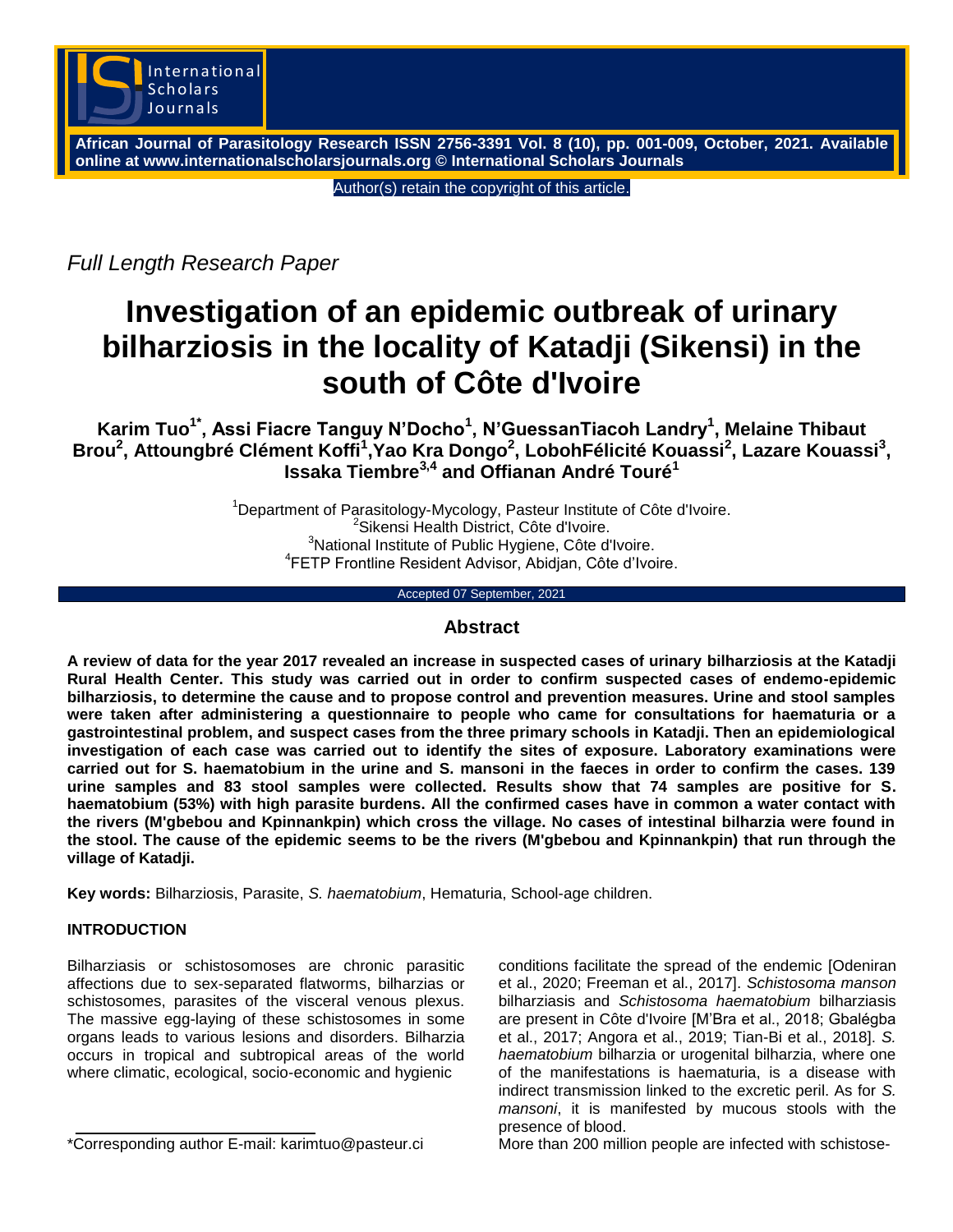miasis in 76 countries around the world. About 80% of these cases are in Africa [Dejon-Agobé et al., 2020; WHO, 2019]. In Côte d'Ivoire, the results of parasitological surveys have shown that urinary and intestinal schistosomoses remain endemic with unfavourable hygiene and sanitation conditions despite control efforts [Assaré et al., 2016, 2015, 2014; Angora et al., 2019].

The public health intervention recommended by the WHO to combat schistosomiasis morbidity in endemic areas is chemoprevention (CP), which consists of the periodic administration of praziquantel [WHO, 2020, 2019]. Chemoprophylaxis needs to be implemented in 52 countries. At least of 237 million people need chemoprophylaxis for schistosomiasis, 90% of whom are in sub-Saharan Africa [WHO, 2012b]. The WHO has set a target of treating at least 75% of school-age children with chemoprophylaxis in all schistosomiasis endemic countries by 2020 [WHO, 2012a]. Many countries have implemented chemoprophylaxis programmes, which have shown beneficial effects on morbidity, prevalence of infection and transmission [Touré et al., 2008; Utzinger et al., 2005]. In 2015, more than 66.5 million people (53.2 million school-age children and 13.3 million adults) received a CP against schistosomiasis [WHO, 2016]. Despite great progress in the fight against schistosomiasis over the last decade and regular treatment with praziquantel for exposed populations in Côte d'Ivoire, the disease remains a public health problem in areas where it was previously endemic [Angora et al., 2019]. The prevalence observed are generally high in the localities around the hydraulic installations. These are generally reference points for the surrounding populations in terms of water needs, thus multiplying the contacts between people and water. These contacts are at the origin of the permanent infestations and reinfestations responsible for the high morbidities [Utzinger et al., 2011; King, 2010]. The aim of this work is to confirm cases of bilharziasis, identify suspect cases, describe the epidemiological profile in terms of time place personal and the factors favouring this parasitosis in order to propose control and prevention measures.

# **MATERIALS AND METHODS**

#### **Type and study area**

A cross-sectional descriptive study with data collection was carried out from 18 to 19 January 2018 in the health district of Sikensi, which is one of the four departments of the Agnéby-Tiassa region in the south of Cote d'Ivoire. The Sikensi Department is located in the southern part of Côte d'Ivoire (5◦ 40' 34" N, 4◦ 34' 33" W), 67 km from Abidjan and 155 km from Yamoussoukro, the political capital. The relief is not very rugged with small hills, valleys and marshes. The department is marked by a

multitude of rivers, most of which dry up during the long dry season. The communities have limited access to reliable pipe-borne water and are obliged to rely on water from the two rivers that run through their villages for laundry and other domestic uses. In addition, the schoolchildren bathe in these waters when they return from school.

#### **Collection of urine and stool samples**

After signing the consent from, urine and stool samples were taken and a questionnaire administered to anyone who came to the village health centre for a haematuria or gastrointestinal problem. Then an epidemiological investigation of each case was carried out to identify the places of exposure. A questionnaire was administered to collect data about each participant's habits and behaviors, such as swimming/bathing in open freshwater bodies, washing clothes in rivers, and fishing.

Stool and urine samples were also taken from exposed persons, particularly schoolchildren aged.

Before sampling, the objectives of the study and the procedures to be followed were explained in simpler terms accessible to both teachers and students. Two 125 mL bottles were distributed to each student to collect their urine and faeces. At the end of the study, each participant received treatment with praziquantel at a dose of 40 mg per kg body weight.

#### **Microbiological analysis of urine and stool samples**

Microbiological analysis was carried out at the Parasitology Laboratory of the Pasteur Institute of Côte d'Ivoire. On the faeces, we performed a direct examination in physiological water, a Kato technique and a simplified Ritchie technique.Two thick smears from each stool sample were microscopically examined to identify eggs of *S. mansoni*, soil-transmitted helminths and protozoan cysts. After For urine analysis, we used a concentration technique by centrifugation. In brief, 10 mL of urine was vigorously shaken and filtered through a Nytrel filter with a 40 µm mesh size and examined microscopically for the presence of *S. haematobium* eggs.

#### **RESULTS**

A total of 139 urine and 83 faecal samples were taken during the investigation.

### **Urine analysis results**

Results show 74 samples are positive for *S. haematobium* (53%)(Fig1)with high parasite burdens (Fig2). The most children were from the districts of Dubai (44%) and Chicago (26%) (Fig 3). The age of the patients varied between 6 and 15 years with an average of 10 years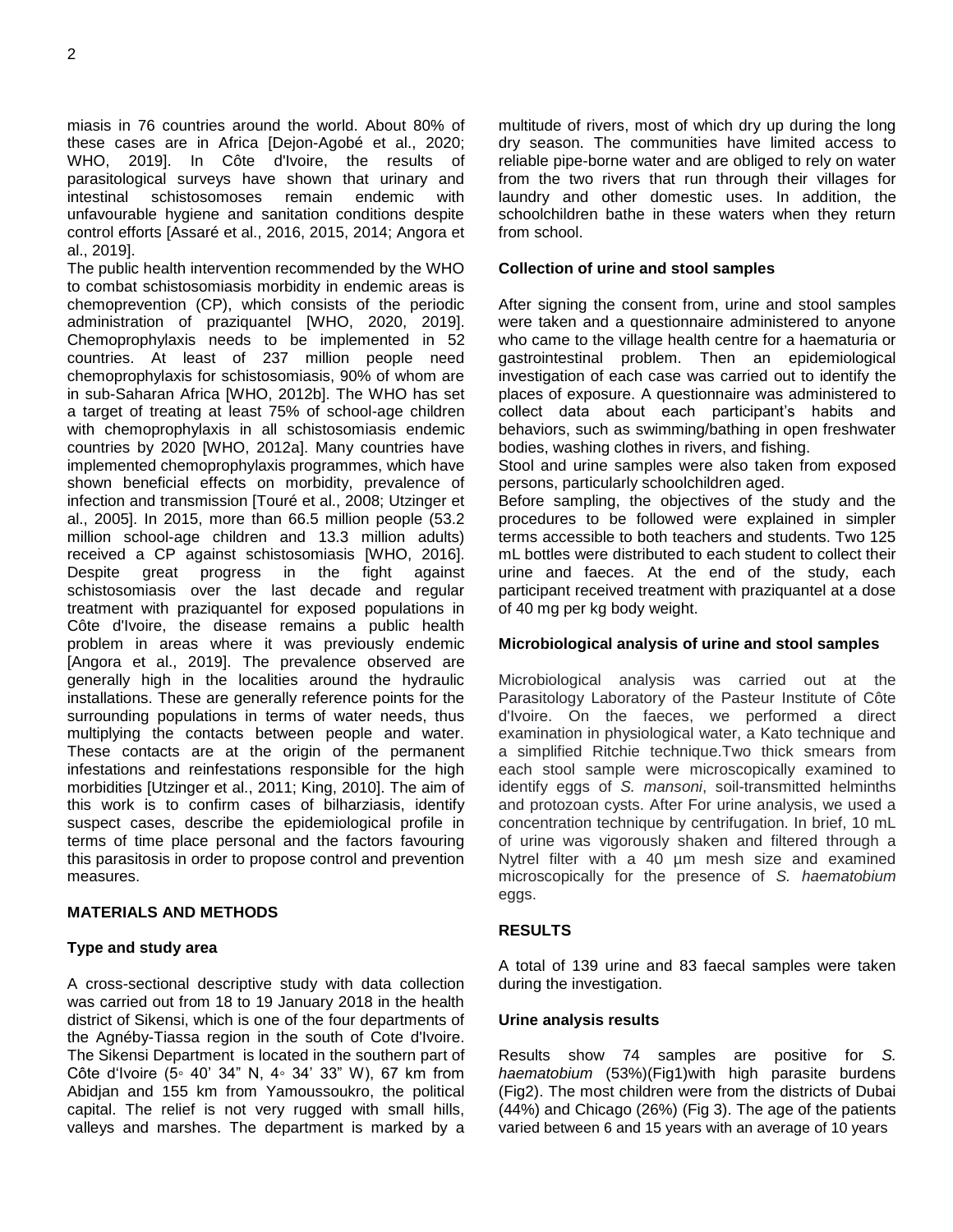

Total number of urine Parasitized urine Percentage of positives.

 **Fig 1.** Overview of urine analysis of the epidemiological investigation at Katadji (Sikensi).



 **Fig 2.**Eggs of *Schistosoma haematobium* observed in urine.

(Fig 4). Women are as infected as men, with 52% and 51.1% respectively. All the confirmed cases have in common a water contact with the rivers (M'gbebou and Kpinnankpin) that cross the village (Fig 5 and 6).

# **Stool analysis results**

Fecal analysis revealed no cases of intestinal bilharziasis, however, 50.3% of the patients had other

parasites such as *Enteromonas hominis*, whipworm eggs, hookworm larvae, and numerous protozoan cysts (Figs. 7 and 8). For these parasitoses, 40% of women and 53% of men are infected.

# **DISCUSSION**

Schistosomiasis remains a public health concern in sub-Saharan Africa. A precise knowledge of risk areas and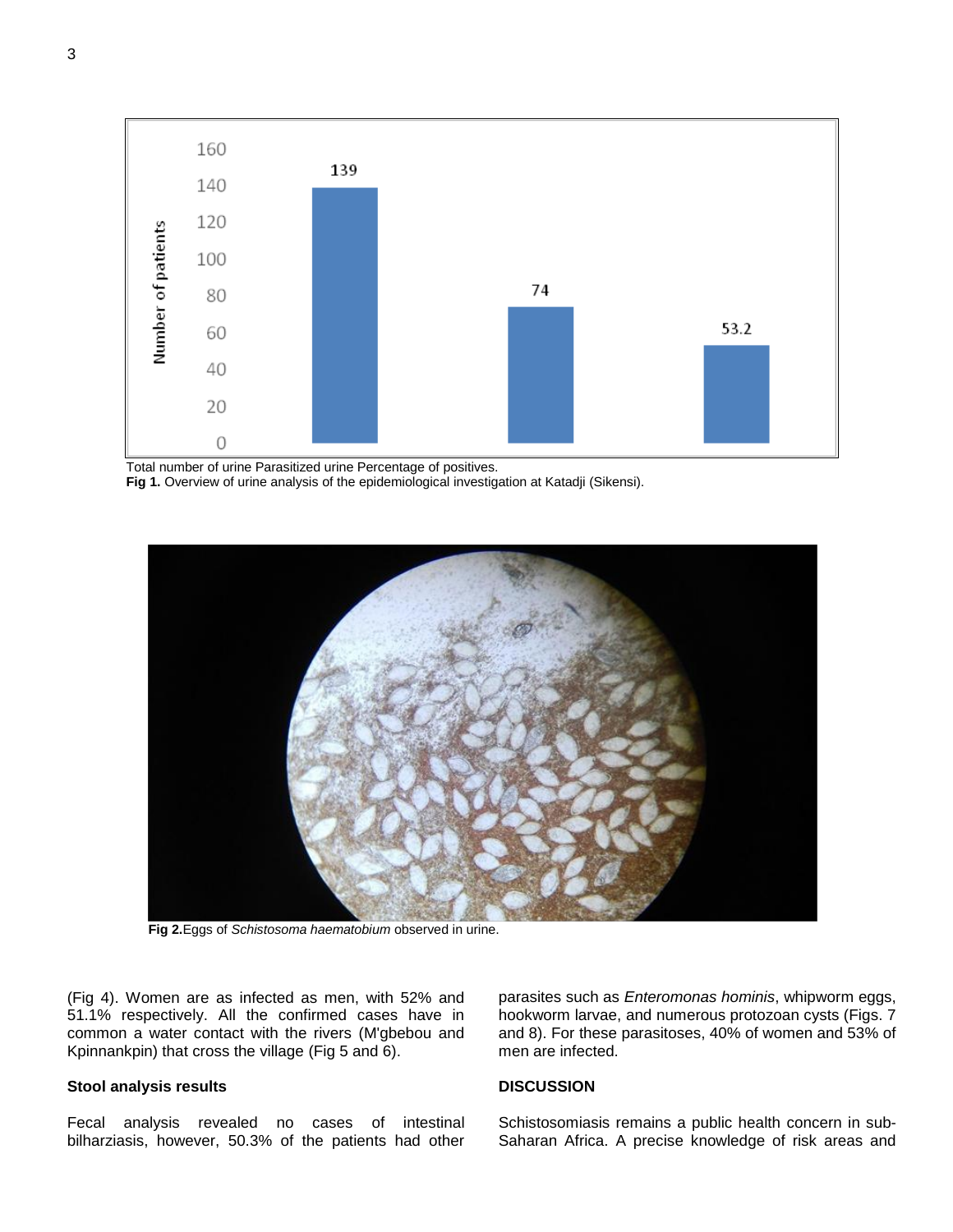

 **Fig 3**. Distribution of the number of cases according to living location.



 **Fig 4.**Distribution of the number of cases according to age.

risk factors is required for an effective public health interventions. This study has allowed us to fifty-three percent (53%) positive samples for *S. haematobium* with high parasite burdens. The results are similar to those obtained by Soumahoro et al (42.8%) and Ly et al (50.8%) respectively in the village of Guébo 2 in Abidjan

(Côte d'Ivoire) in 2014 and in 3 localities along the Niger River in the region of Ségou (Mali) in 2019 [Soumahoro et al., 2014; Ly et al., 2019]. Hematuria was the main symptom known to be associated with urogenital schistosomiasis and very often used for in- direct diagnosis of the disease.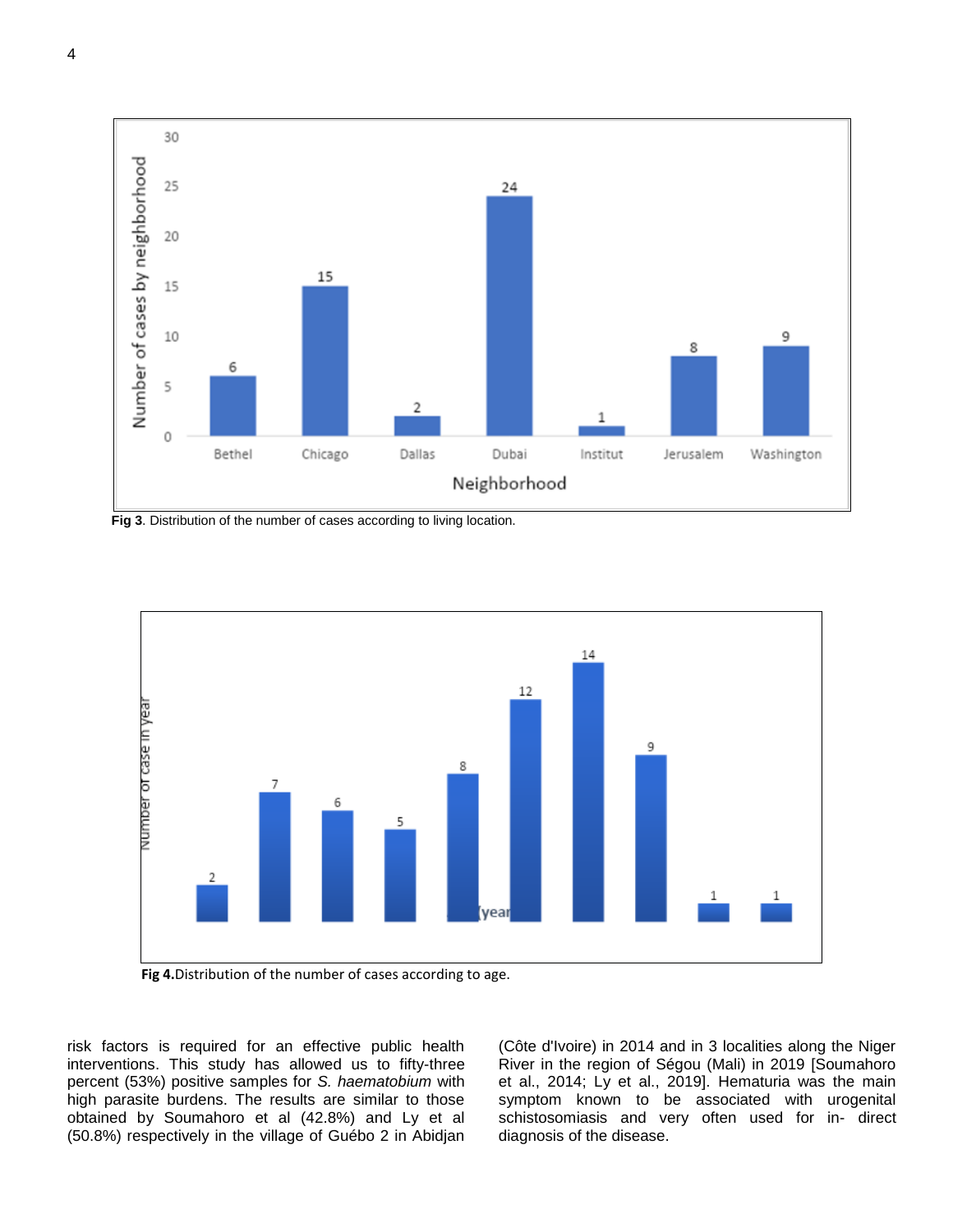

 The N'gbebou River The Kpinnankin river.  **Fig 5.** The two rivers crossing the village of Katadji (Sikensi).



**Fig 6.** Schoolchildren bathing in the rivers.

There is an increase in the infestation rate depending on age. The age of patients varies between 6 and 15 years with an average age of 10 years; 50% of confirmed cases are under 11 years old and 50% are over 11 years old. Subjects aged 12 years are the most infected. This age stratification is also found in the studies of Ly et al. [Ly et al., 2019]. This observation can be explained by the fact that these children have risky behaviours that expose them to the infestation compared to adults [Angora et al., 2019].

The study showed a similar prevalence of *S. haematobium* infection in boys and girls. Although fresh-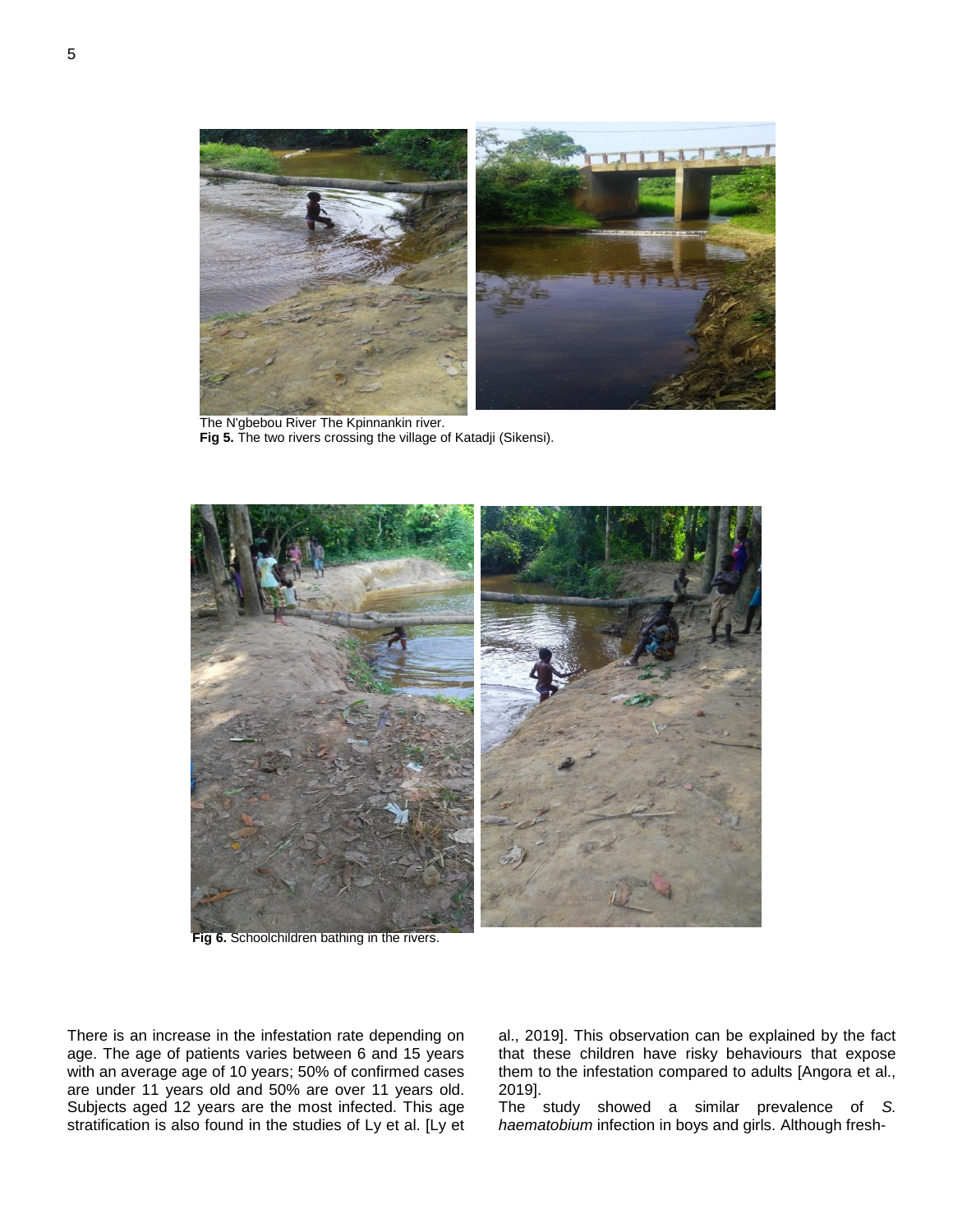

**Fig 7**. Overview of stool analysis according to the parasites found.



 **Fig 8.** Classification according to the type of parasitosis.

water contact is obviously the main risk factor for schistosomiasis, it is known that some factors such as age and gender can affect this risk factor through age- or gender-related behaviors. Some studies found that males are more at risk to be infected with schistosomiasis than females. For some authors, young age increases the risk to be infected with schistosomiasis [Ndassi et al., 2019; Dejon-Agobé et al., 2020].The questionnaire made it possible to incriminate the barrage as a favorable environment for the development of molluscs and

therefore conducive to the transmission of cercariae [Russell et al., 2020; Le Govic et al., 2019]. This has been proven in other previous studies in several localities in Côte d'Ivoire where the existence of a favourable environment for the development of molluscs was essential for the transmission of this pathology [Assaré et al., 2015; M'Bra et al., 2018b]. Unfortunately, it has not been possible to do a malacological exploration to confirm the release of Schistosome furcocercias the release of Schistosome furcocercias into the environment.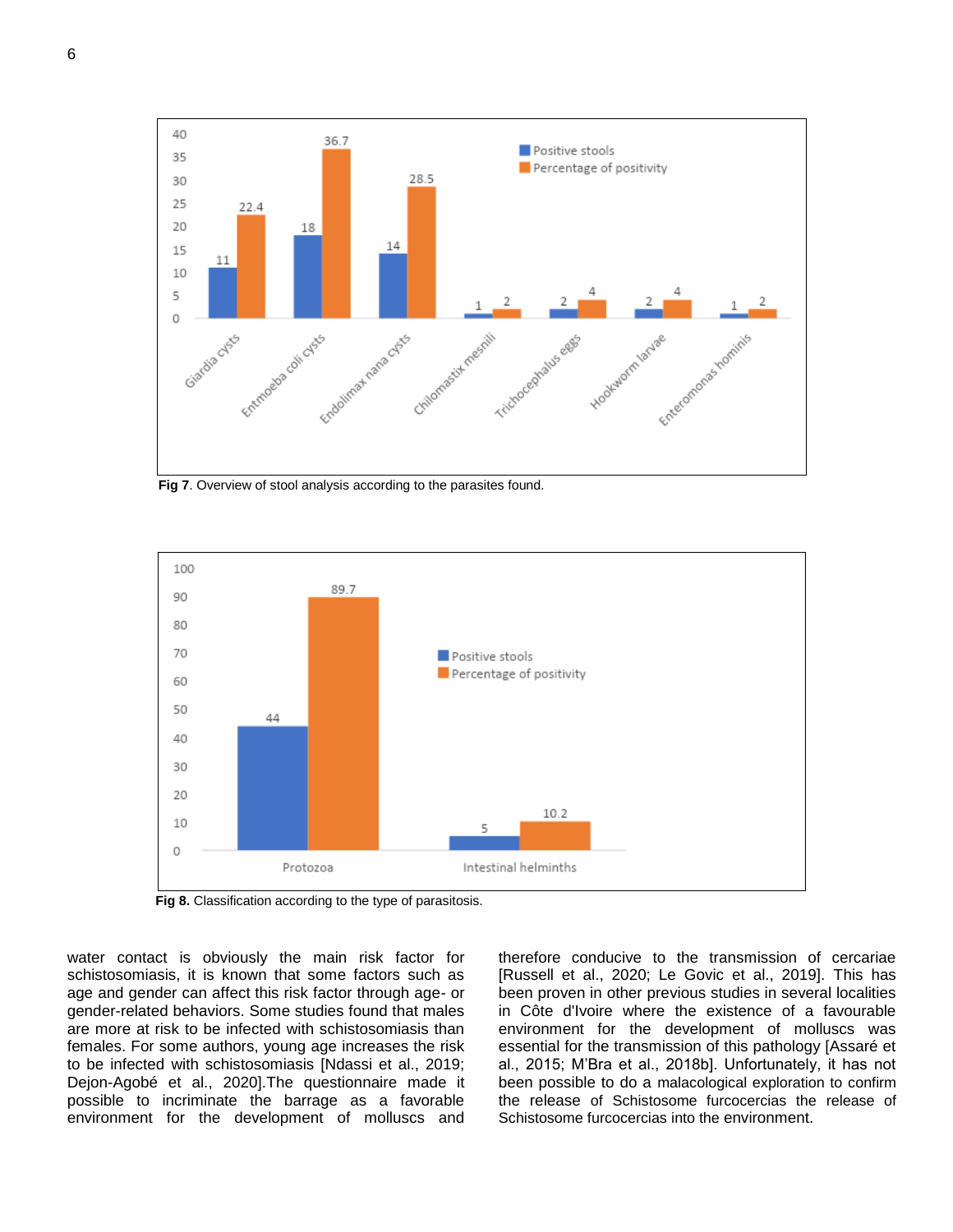Lack of hygiene, limited access to potable water and sanitation could also be factors associated with the transmission of this disease in this locality [Utzinger et al., 2011; King, 2010].

The presence of two rivers (M'gbebou and Kpinnankpin) multiplies man-water contacts and could be the exposure factor. All the confirmed cases have in common an evident hydrous contact at risk of bilharziasis with frequenting two rivers crossing the village: the M'gbebou (50%) and the Kpinnanpkin (50%). The cause of the epidemic seems to be the rivers (M'gbebou and Kpinnankpin) crossing the village of Katadji because all the infected people have admitted having bathed there. The presence of S mansoni was not noted in any stool. The current study study has several limitations, and hence, the findings should be interpreted with care. First, stool and urine samples were collected only on a single day, though duplicate Kato-Katz thick smears were examined from each stool sample to enhance diagnostic sensitivity.Other parasites are also found during parasitological stool examinations with 50.3% positivity. The presence of these parasites is a sign of insufficient fecal and food hygiene of these populations. Helminth eggs are rarely observed due to the frequent use of anthelmintic drugs (especially albendazole and mebendazole). Intestinal protozoa remain very important due to systematic deworming campaigns using albendazole and mebendazole, which are ineffective on their cysts and vegetative forms.

# **CONCLUSION**

Epidemiological investigation confirms cases of urinary bilharziasis in Sikensi. However, no cases of intestinal bilharziasis have been confirmed. All the confirmed cases of urinary bilharziasis have in common an evident risky water contact with the rivers crossing the village. At the end of the study, a deworming with Praziquantel was carried out by the National Programme for the Fight against Neglected Tropical Diseases by Preventive Chemotherapy (PNLMTN-CP). Despite regular treatment with praziquantel for exposed populations in Côte d'Ivoire, the disease remains a public health problem in areas where it was previously endemic. It is therefore important to carry out studies to understand the sociological (resistance of the population to treatment, prejudices, cultural habits), environmental (malacological investigation, river...) and biological (hybrids, resistance to praziquantel, parasitological investigation) factors that contribute to the persistence of the disease. A deeper comprehension of at-risk populations and the dynamics of infection transmission by new hybrid schistosomes may help to elucidate their action on intermediate hosts, the efficacy of praziquantel and the associated morbidity in humans.

#### **AUTHORS' CONTRIBUTIONS:**

schistosomiasis and soil-transmitted helminth coinfections among schoolchildren living in Lambaréné, Gabon. Am. J. Trop. Med. Hyg. 103: 325–333.

Freeman MC, Garn J V., Sclar GD, Boisson S, Medlicott K, Alexander KT, Penakalapati G, Anderson D, Mahtani AG, Grimes JET, Rehfuess EA, Clasen TF. 2017. The impact of sanitation on infectious disease and nutritional status: A

KT, MTB and IT contributed to the conception and design of the study; KT, AFTN, NTL and ACK conducted the analysis; KT, MTB, YKD, LFK, LK, and IT contributed to the interpretation of data; KT drafted the manuscript. All authors participated in critical revision of the manuscript and read and approved the final version. KT and OAT are guarantors of the paper.

### **ETHICAL CONSIDERATIONS**

This study was carried out with the authorization of the head of the Institut Pasteur of Côte d'Ivoire. Authorizations from the health authorities and school authorities were obtained prior to the study.

#### **COMPETING INTERESTS**

Authors have declared that no competing interests exist.

#### **ACKNOWLEDGEMENTS**

We would like to thank DrAissatou Fall, FETP Frontline Resident Advisor, Abidjan, Côte d'Ivoire for her contribution. We would like to express our gratitude to patients for their availability.

#### **REFERENCES**

- Angora EK, Boissier J, Menan H, Rey O, Tuo K, Touré AO, Coulibaly JT, Méité A, Raso G, N'Goran EK, Utzinger J, Balmer O. 2019. Prevalence and risk factors for schistosomiasis among schoolchildren in two settings of Côte d'Ivoire. Trop. Med. Infect. Dis. 4.
- Assaré RK, Knopp S, N'Guessan NA, Yapi A, Tian-Bi YNT, Yao PK, Coulibaly JT, Ouattara M, Meïté A, Fenwick A, N'Goran EK, Utzinger J. 2014. Sustaining control of schistosomiasis mansoni in moderate endemicity areas in western Côte d'Ivoire: A SCORE study protocol. BMC Public Health 14.
- Assaré RK, Lai YS, Yapi A, Tian-Bi YNT, Ouattara M, Yao PK, Knopp S, Vounatsou P, Utzinger J, N'Goran EK. 2015. The spatial distribution of Schistosoma mansoni infection in four regions of western Côte d'Ivoire. Geospat. Health 10: 69–79.
- Assaré RK, Tian-Bi YNT, Yao PK, N'Guessan NA, Ouattara M, Yapi A, Coulibaly JT, Meïté A, Hürlimann E, Knopp S, Utzinger J, N'Goran EK. 2016. Sustaining Control of Schistosomiasis Mansoni in Western Côte d'Ivoire: Results from a SCORE Study, One Year after Initial Praziquantel Administration. PLoSNegl. Trop. Dis. 10.
- Dejon-Agobé JC, Honkpehedji YJ, Zinsou JF, Edoa JR, Adégbitè BR, Mangaboula A, Agnandji ST, Mombo-Ngoma G, Ramharter M, Kremsner PG, Lell B, Grobusch MP, Adegnika AA. 2020. Epidemiology of systematic review and meta-analysis. Int. J. Hyg. Environ. Health 220: 928–949.
- Gbalégba NGC, Silué KD, Ba O, Ba H, Tian-Bi NTY, Yapi GY, Kaba A, Koné B, Utzinger J, Koudou BG. 2017. Prevalence and seasonal transmission of Schistosoma haematobium infection among school-aged children in
- Kaedi town, southern Mauritania. Parasites and Vectors 10.